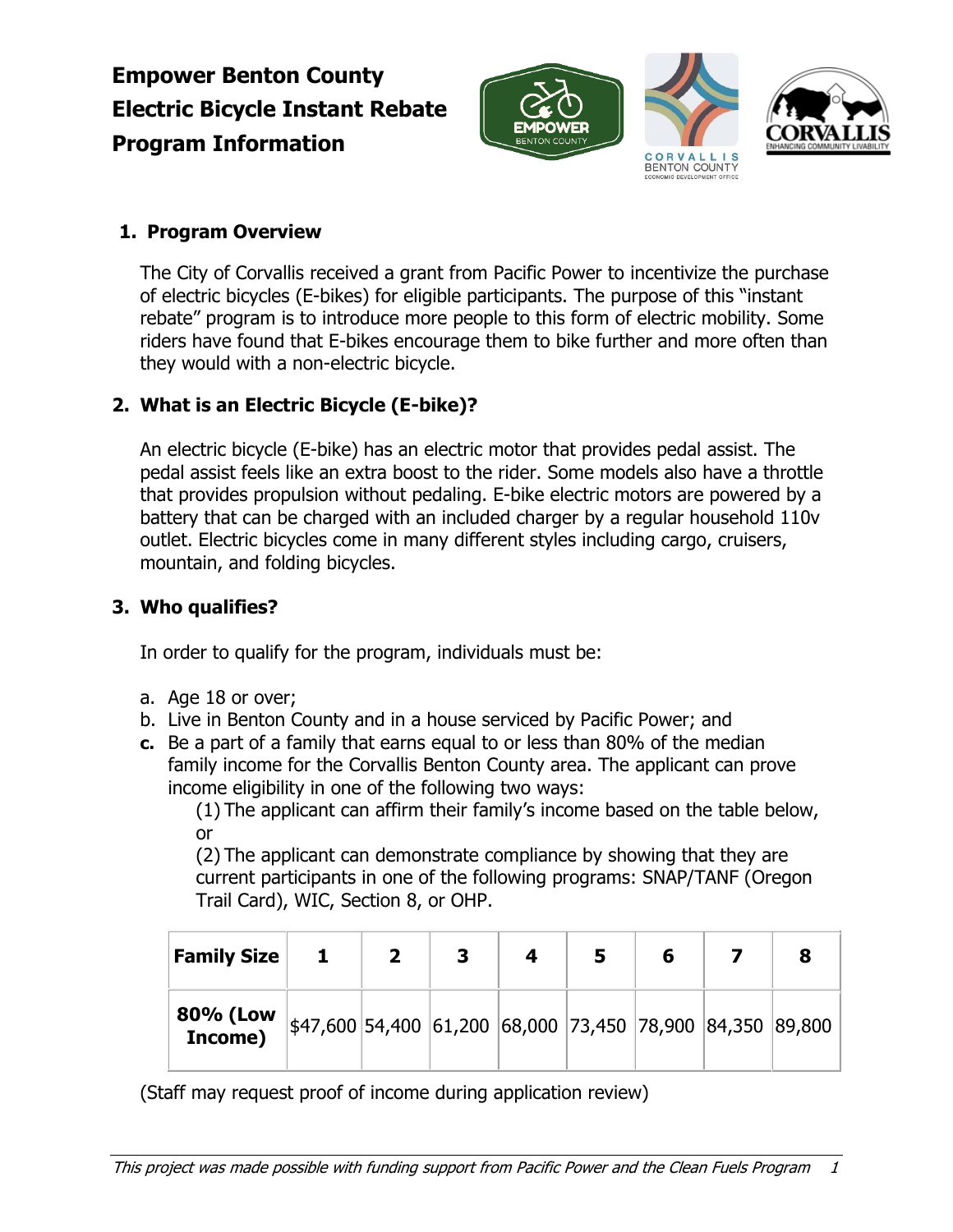#### **Applicants need to fill out an application and be approved prior to being eligible to use an instant rebate under this program.**

#### **4. How much is the instant rebate?**

The instant rebate is \$200 less than the purchase price; maximum of \$1,200. For example: An \$1,100 E-bike would have a \$900 rebate (\$1,100-\$200), and a \$2,000 e-bike would have a \$1,200 rebate.

#### **5. What can the instant rebate be used to purchase?**

The instant rebate may be used to purchase an electric bicycle, as defined under Oregon State law. Electric bicycles are limited to Class 1 or 2 electric bicycles with a maximum assisted speed up to 20 mph. All state rules apply.

In addition to an E-bike, the rebate may be used to purchase a bicycle helmet, safety vest, bike light(s), and bike lock(s).

#### **6. What does a typical E-bike cost?**

E-bike prices vary based on features and build quality. Prices generally range from \$1,500 to \$3,500.

#### **7. What other costs are associated with owning an E-bike?**

E-bike ownership entails the initial equipment expenditure(s) as well as ongoing maintenance. Use of a helmet, safety vest, bike lights, and lock are highly recommended. Here is an example estimated budget for a \$2,200 E-bike (E-bike costs vary depending on model chosen):

a. Initial Purchase (estimates):

| E-bike:              | \$2,200   |
|----------------------|-----------|
| Helmet:              | \$80      |
| Safety vest:         | \$15      |
| Bike lights:         | \$70      |
| Lock:                | \$60      |
| Total before rebate: | \$2,425   |
| Less rebate:         | $-$1,200$ |
| Total after rebate:  | \$1,225   |

b. Ongoing maintenance (estimate):

Annual maintenance: **\$250**

c. As needed costs associated with brake adjustments, flat tire fixes, etc. (Costs vary)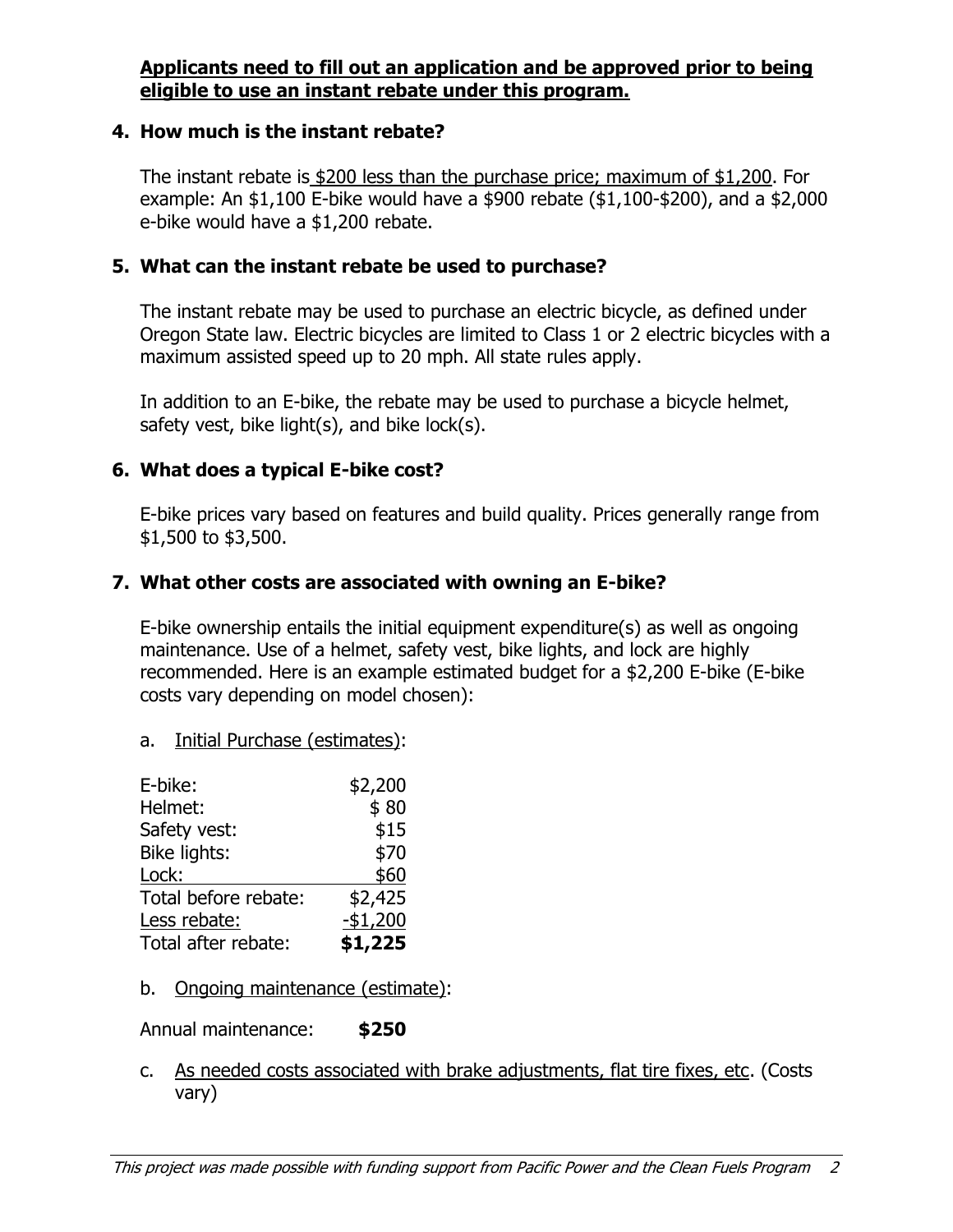### **8. Are the number of instant rebates limited?**

Yes. The City has grant funding for a total of approximately 50 rebates, however the supply of E-bikes is currently limited due to pandemic-related high demand and supply chain challenges. The City will initially award 10 instant rebates and may award additional rebates from this application pool if the supply of available e-bikes increases in Benton County. The program will be evaluated on an ongoing basis and a future round may be opened, based on local supply. If the number of eligible participants exceeds the number of instant rebates available, the instant rebates will be awarded on a lottery basis.

### **9. Where can participants purchase an E-bike?**

Any participating bike shop in Benton County that provides both sales and service to E-bikes. This rebate does not apply to online purchases at this time. It also does no apply to previous purchases. At the time of writing, the following bike shops in Benton County provide E-bike sales and service (listed alphabetically):

- Bike N Hike, 401 SW Third St, Corvallis
- Corvallis Cyclery, 344 SW 2nd St, Corvallis
- Corvallis Electric Bicycles, 1945 NW Kings Blvd, Corvallis
- Peak Sports Bike Shop, 135 NW 2nd St, Corvallis

## **10. How do I use the Instant Rebate?**

Applicants that receive an instant rebate will be notified by the Economic Development Office and will be provided an instant rebate form. Applicants must apply and receive an award notification from the EDO before they shop for an E-bike. Due to an anticipated high number of applicants, all applicants may not receive the rebate. Participating bike shops will also be notified of the names of those who received a rebate.

Program participants may then shop for an E-bike and a bicycle helmet, safety vest, bike light(s), and bike lock(s) at a participating E-bike retailer. When the participant makes a purchase, the instant rebate will be applied at the time of sale. If a program participant would like to apply the instant rebate to the purchase of a helmet, safety vest, bike light(s), and/or bike locks(s) in addition to the E-bike, those items must be purchased at the same retailer and at the same time as the E-bike purchase.

## **11. How long do program participants have to purchase an E-bike?**

During this initial round, the City anticipates notifying the first group of applicants if they have received the instant rebate in mid/late July 2021. The instant rebate will then need to be used to purchase and take delivery of an E-bike by **December 31, 2021**.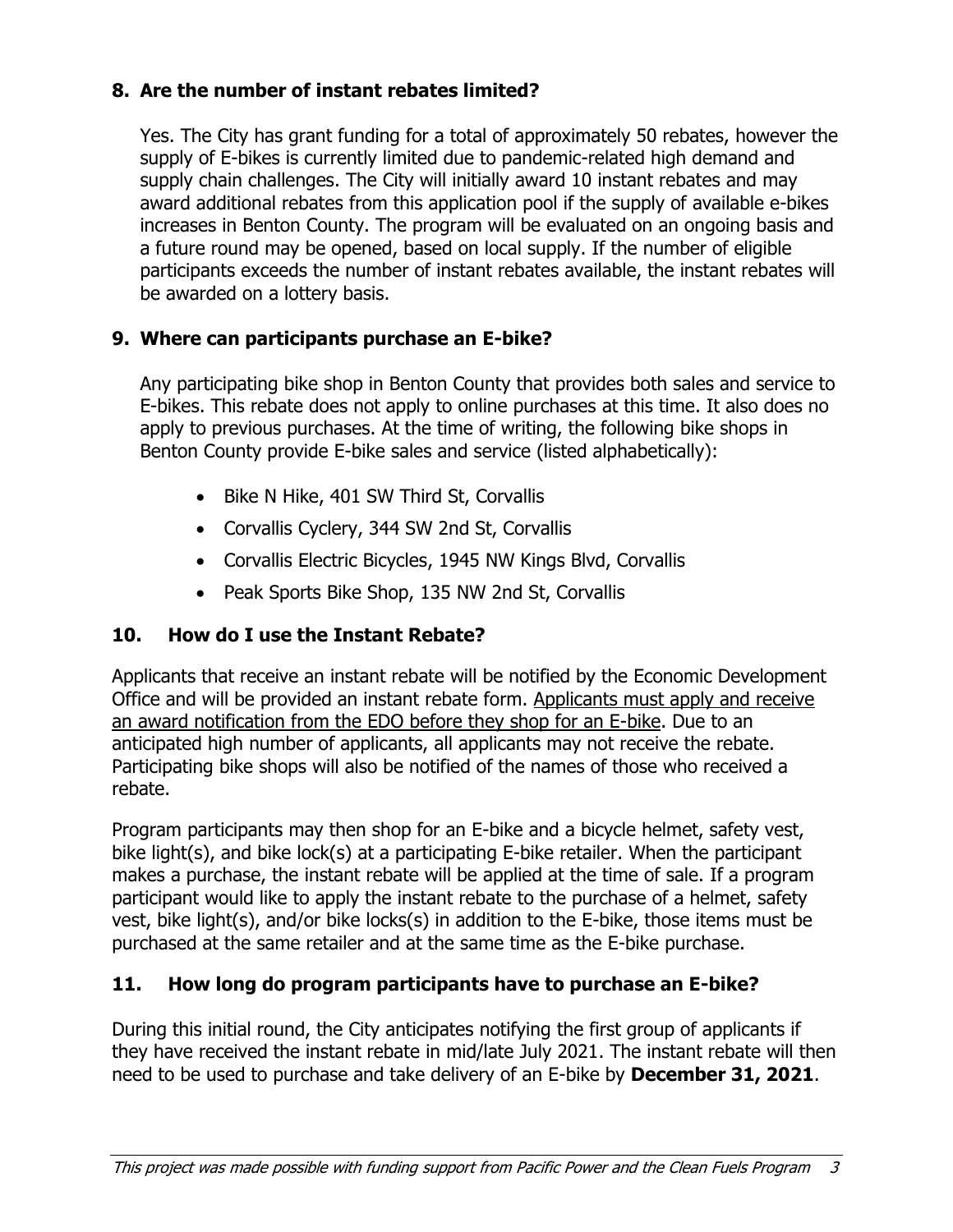## **12. Is financing available?**

Yes, once approved for the program, one option available to program participants is to apply for a personal loan through [Community Lending Works.](https://communitylendingworks.org/clw-consumer-loans/) Community Lending Works is a Community Development Financial Institution (CDFI) that provides access to capital and services to build assets in order to help people work their way towards financial stability.

E-bike retailers may also have financing options.

## **13. When is the application deadline?**

Completed applications, consisting of the completed and signed application form, need to be received by **July 12, 2021 at 11:00 PM**.

Please submit applications to the Corvallis Benton County Economic Development Office at [ebikes@corvallisoregon.gov](mailto:ebikes@corvallisoregon.gov) or by mail or hand delivery to Corvallis Benton County Economic Development Office, City Hall, 501 SW Madison Ave, Corvallis, OR 97333. If delivered by hand, please place application materials in an envelope and label it: "Empower Benton County Application."

## **14. Please remember this is a new program**

Please remember that this is a new program with the Corvallis Benton County Economic Development office. Staff may have questions during the application review process, and may need to request additional information to confirm program eligibility. Staff will work to make the whole process as transparent and easy as possible. Additionally, the pandemic has significantly affected the E-bike market, and unfortunately there may be a low supply of E-bikes in Benton County. The program may change during future application rounds; and may include the option to purchase an electric bicycle online with a lesser rebate amount.

# **15. Is there anything else I should know?**

By submitting an application, applicant agrees that all information that has been provided is accurate to the best of their knowledge. Applicant understands that due to limited funding and local E-bike supply, a lottery system may be used and not all qualified applicants will receive the instant rebate award. Applicants must receive an award letter from the Corvallis Benton County Economic Development Office in order to use the instant rebate. If applicant is approved for an instant rebate, and purchases an electric bicycle, applicant agrees to:

- a. Maintain ownership of the electric bicycle for the first year after purchase.
- b. Maintain current contact information (ideally email) with the Corvallis Benton County Economic Development Office (EDO) for the first year after purchase.
- c. Respond to periodic requests for information from the EDO that ask for information on use of the electric bicycle and comments on the program. (The